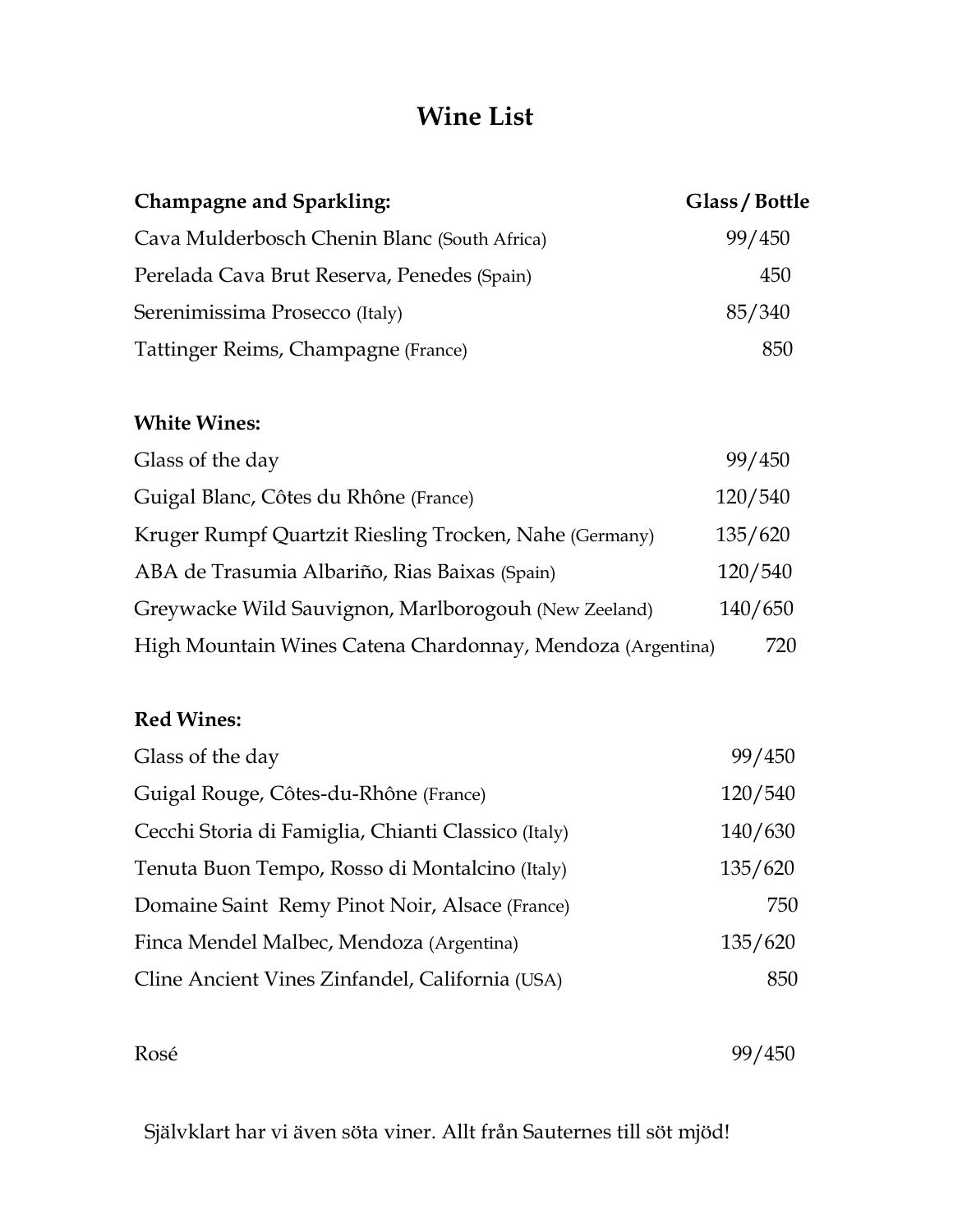# Mead and Braggot

| Wine Mead on glass / Vinmjöd på glas                                       |     |
|----------------------------------------------------------------------------|-----|
| Sjätte Tunnans Vinmjöd – Sweet with hops (13%, Poland)                     | 95  |
| Jarls Brew-Sweet (13%, Sweden)                                             | 125 |
| Grunwaldzki - Sweet, Oakbark, cloves, cinnamon, ginger and                 |     |
| valerian (15%, Poland)                                                     | 165 |
| Biesiadny – Semi-sweet, Cloves, cinnamon, orange and vanilla (12%, Poland) | 95  |
| Korzenny – Semi-sweet, Cinnamon, oak shavings and cloves (11%, Poland)     | 92  |
| Mazurski - Semi-sweet (13%, Poland)                                        | 99  |
| Gutegubben-Semi-sweet (11,2%, Sweden)                                      | 111 |
| SuttungR Brew-Semi-sweet, Lingonberry (13%, Sweden)                        | 125 |
| Rosenfrisk-Dry (13%, Sweden)                                               | 119 |

## Braggot / Mölska

| Sjätte Tunnans Mölska (6,3%, Hälsingeångbryggeri, Sweden) | 89  |
|-----------------------------------------------------------|-----|
| Ljungnatt, 33cl (8%, Sweden)                              | 135 |
| Tallstrunt, 33cl (6,8%, Sweden)                           | 99  |
| Mungatt, 33cl (8%, Sweden)                                | 128 |

## Mead/Mjöd 33cl

| Halvdans (5,5%) | 120 |
|-----------------|-----|
| Balt $(11,5\%)$ | 159 |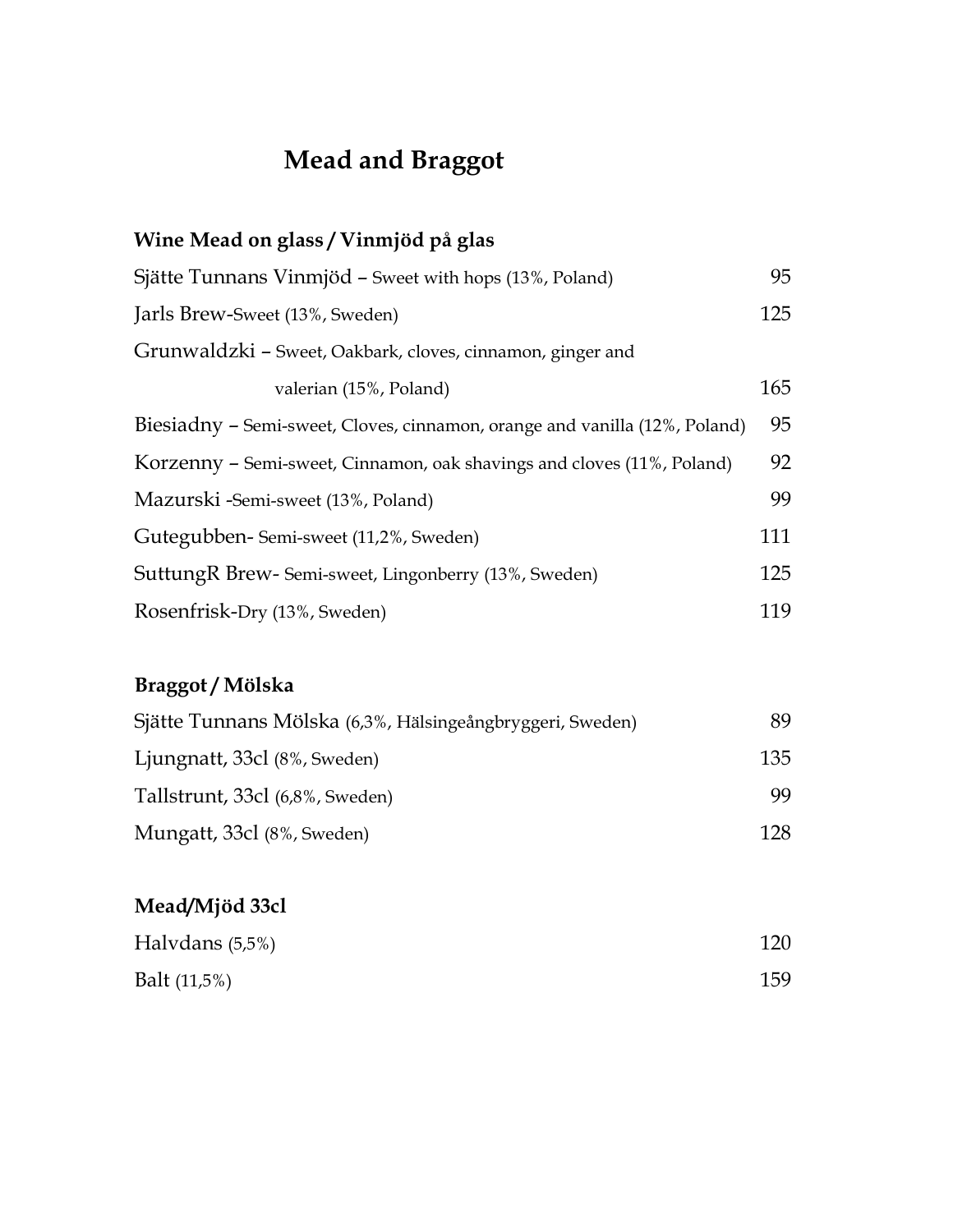| Dry Mead-bottle 70cl/Torr Mjöd-flaska 70 cl |     |
|---------------------------------------------|-----|
| Rosenfrisk (13%, Sweden)                    | 448 |
| Cranberry (12%, USA)                        | 772 |
|                                             |     |

#### Semi-dry Mead-bottle 70cl /Halvtorr Mjöd-flaska 70 cl

| Rabarber på Orten (13,5%, Sweden)       | 572 |
|-----------------------------------------|-----|
| Bear's Feast (14,5%, Sweden) -Blueberry | 499 |
| Sommarblom (10,8%, Sweden)              | 484 |

#### Semi-sweet Mead- bottle 70 cl/ Halvsöt Mjöd-flaska 70cl

| Svarta Tranan (11,5%, Sweden)             | 699 |
|-------------------------------------------|-----|
| SuttungR Brew (13%, Sweden) - Lingonberry | 499 |
| Gutegubben (11,2%, Sweden)                | 555 |
| Biesiadny (12%, Poland)                   | 380 |
| Korzenny(11%, Poland)                     | 356 |
| Mazurski(13%, Poland)                     | 396 |

#### Sweet Mead- bottle 70 cl/ Söt Mjöd-flaska 70cl

| Sjätte Tunnans Vinmjöd – Sweet with hops (13%, Poland)                         | 380  |
|--------------------------------------------------------------------------------|------|
| Jarls Brew-(13%, Sweden)                                                       | 499. |
| Grunwaldzki – Oakbark, cloves, cinnamon, ginger and valerian (15%, Poland) 660 |      |

Mead- bottle 375ml / Mjöd-flaska 375ml 332 VINTER-Halvtorr kryddad blend(12,5%, Sweden) VÅR-Torr blend av ljus mjöd (12%, Sweden) SOMMAR-Torr roséblend (12%, Sweden) HÖST-Torr blend av bärmjöd (14,5%, Sweden)

#### Mead of the week – Ask the staff!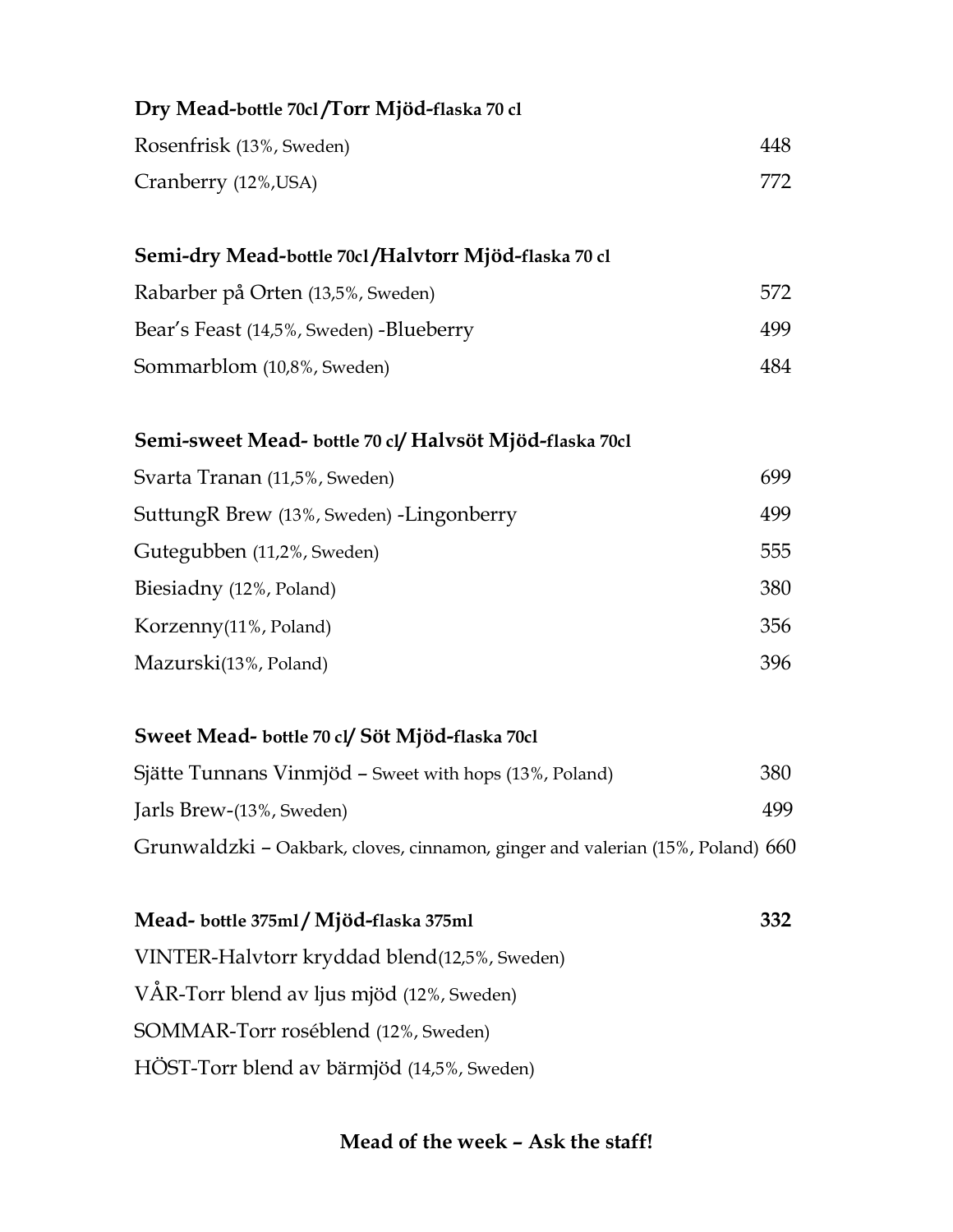## Flavored Mead and Cider

## Flavored Mead Malmö Meadery, 33 cl (Sweden) 125 Cosmeadpolitan Honey (Cranberry, Orange, Lime, 6,5 %) True Love Never Dies (Blueberry, 6,0%)

### Cider

| Briska – Pear or elderflower/apple, 33cl (4,5%, Spendrups, Sweden) | 64  |
|--------------------------------------------------------------------|-----|
| Cloudy dry Apple 33cl (4,5%, Sweden)                               | 92. |
| Raspberry Lemon 33cl (4,5%, Sweden)                                | 92. |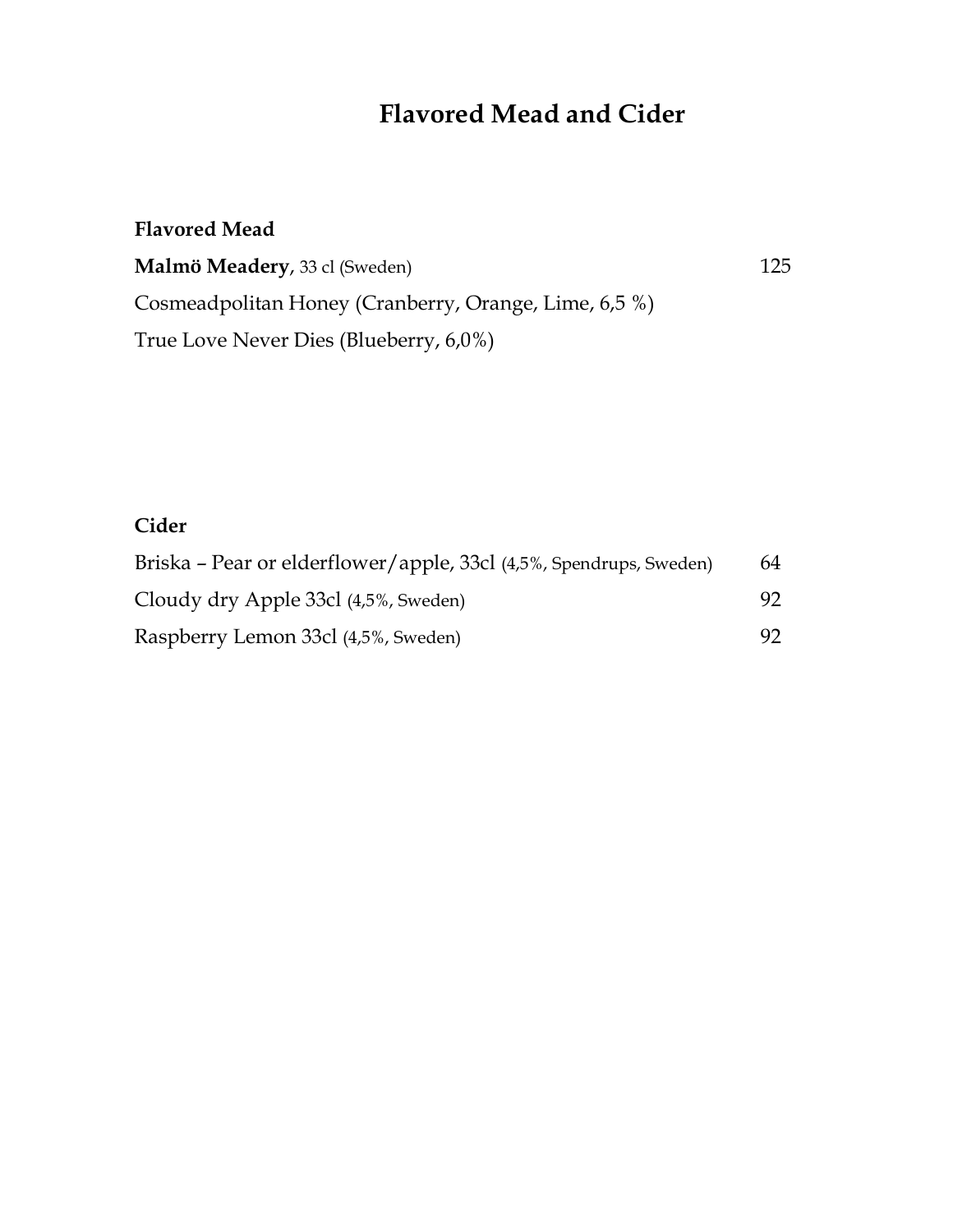## Beer

## Tap Beers

| Norrlands Guld (5,3%, Spendrups, Sweden)          | 62 |
|---------------------------------------------------|----|
| Wisby Pils (5,0%, Gotlands Bryggeri, Sweden)      | 82 |
| Wisby Klosteröl (5,0%, Gotlands Bryggeri, Sweden) | 82 |
| Sitting Bulldog IPA (6,4%, Gotlands Bryggeri)     | 86 |
| Easy Jack IPA (4%, Firestone Walker, USA)         | 92 |
| Double Barrel Ale (5%, Firestone Walker, USA)     | 92 |
| Tale of the Whale (4,8%, Brutal Brewing, Sweden)  | 82 |

### Lager

| Taste-A-Lot Pilsner, 33cl (2,7%, Brutal Brewing, Sweden) | 55 |
|----------------------------------------------------------|----|
| Wisby Lager, 33 cl (4,7%, Gotlands Bryggeri, Sweden)     |    |

### Wheat Beer

|  | Wisby Weisse, 50cl (5,2%, Gotlands Bryggeri, Sweden) |  |
|--|------------------------------------------------------|--|
|  |                                                      |  |

### Pale Ale

| Sleepy Bulldog, 33cl (4,8% Gotlands Bryggeri, Sweden)    | 82 |
|----------------------------------------------------------|----|
| Hazy Bulldog APA, 33cl (5,7%, Gotlands Bryggeri, Sweden) | 82 |

### Ale

| Fraoch Heather Ale, 50cl (5,0%, William Brothers, Scotland) | 99. |
|-------------------------------------------------------------|-----|
| Alba Pine Ale, 33cl (7,5% William Brothers Scotland)        | 99. |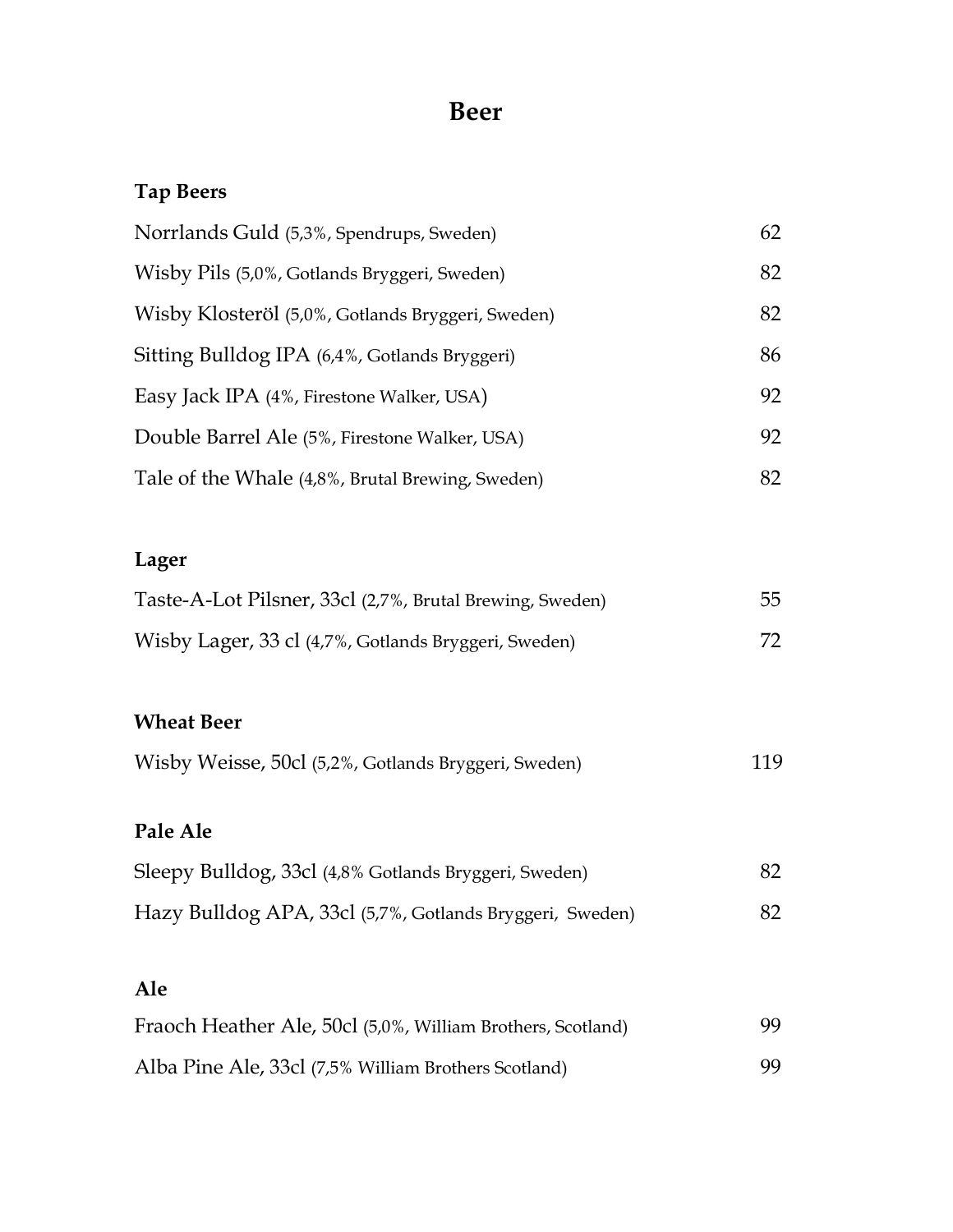## Belgian Ale

| Orval, 33 cl (6,9%, Brasserie d'Orval, Belgium)             | 119 |
|-------------------------------------------------------------|-----|
|                                                             |     |
| <b>IPA</b>                                                  |     |
| Peoples Bulldog IPA, 33cl (3,5%, Gotlands Bryggeri, Sweden) | 62  |
| Luponic Distortion 35,5 cl (5,9% Firestone Walker, USA)     | 99  |
| <b>Gluten</b> free                                          |     |
| SnubleJuice Session IPA, 33cl (4,5% To Øl, Denmark)         | 82  |
| <b>DIPA</b>                                                 |     |
| Double Bulldog, 33cl (8,4%, Gotlands Bryggeri, Sweden)      | 99  |
| <b>Sour Beer</b>                                            |     |
| Tropic Thunder, 33 cl (4,5%, Dugges, Sweden)                | 92  |
| Mango Mango Mango, 33 cl (4,5%, Dugges, Sweden)             | 99  |
| Hallon Passion, 33cl (4,2%, Odd Island, Sweden)             | 92  |
| <b>Stouts</b>                                               |     |
| Wisby Stout, 33cl (5,0%, Gotlands Bryggeri, Sweden)         | 82  |
| Profanity Stout, 33cl (7,0%, William Brothers Scotland)     | 89  |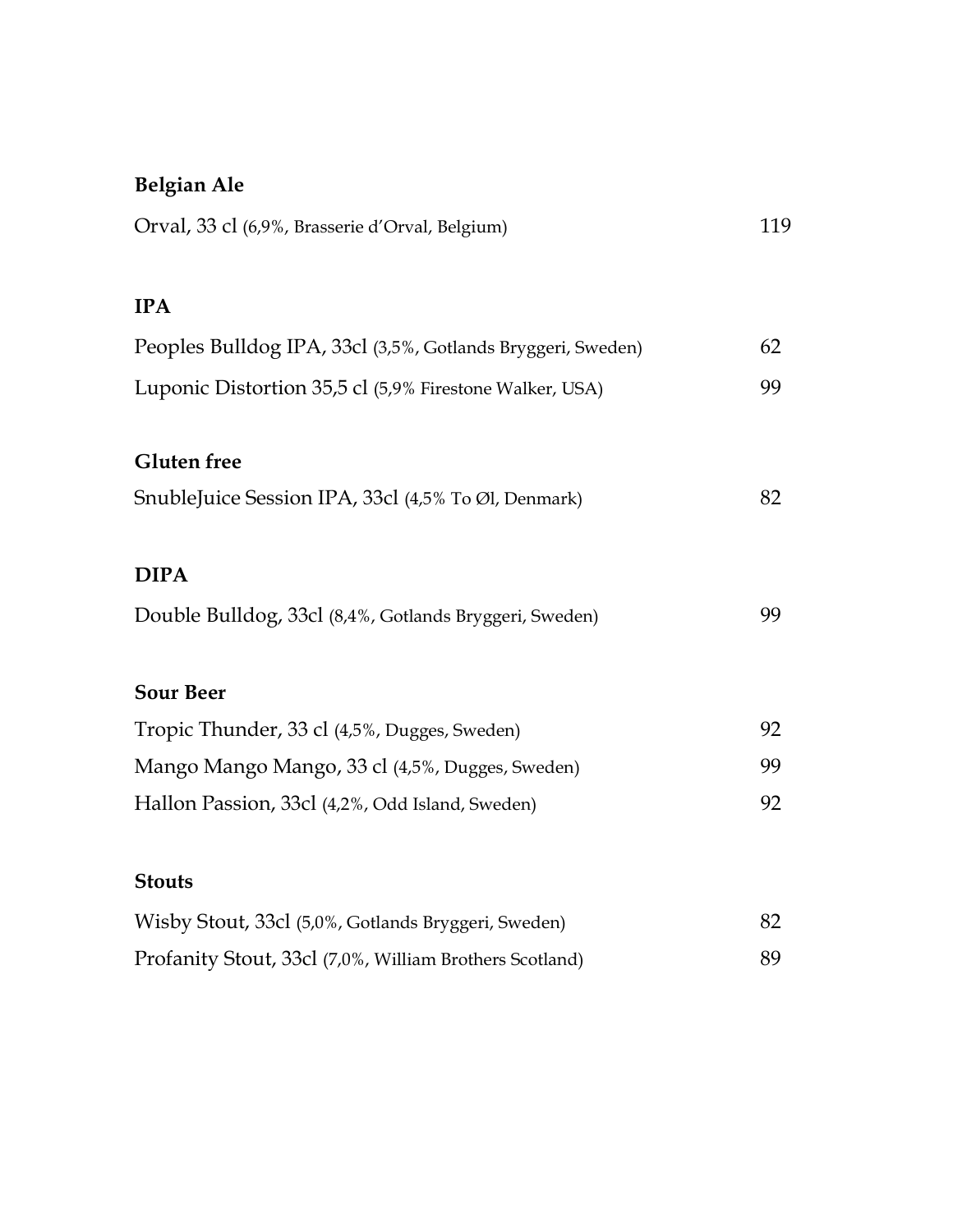# Avec and Swedish Snaps

|                                     | Price |
|-------------------------------------|-------|
| <b>Dessert Mead-6cl</b>             | 69    |
| Jadwiga (16%, Poland)               |       |
| Dubbelt (13%, Sweden)               |       |
| Branden på Orten (13%, Sweden)      |       |
| Punch                               |       |
| Flaggpunch                          | 22    |
| Cognac                              |       |
| <b>Remy Martin VSOP</b>             | 38    |
| Grönstedts VSOP                     | 26    |
| Calvados                            |       |
| Chateau de Breuil VSOP              | 27    |
| Rom                                 |       |
| Plantation XO 20:th Anniversary     | 42    |
| Diplimático Reserva Exclusiva       | 42    |
| Whiskey                             |       |
| Laphroaig 10y (Smoky Islay Whiskey) | 39    |
| Oban 14y (Single Malt Whiskey)      | 45    |